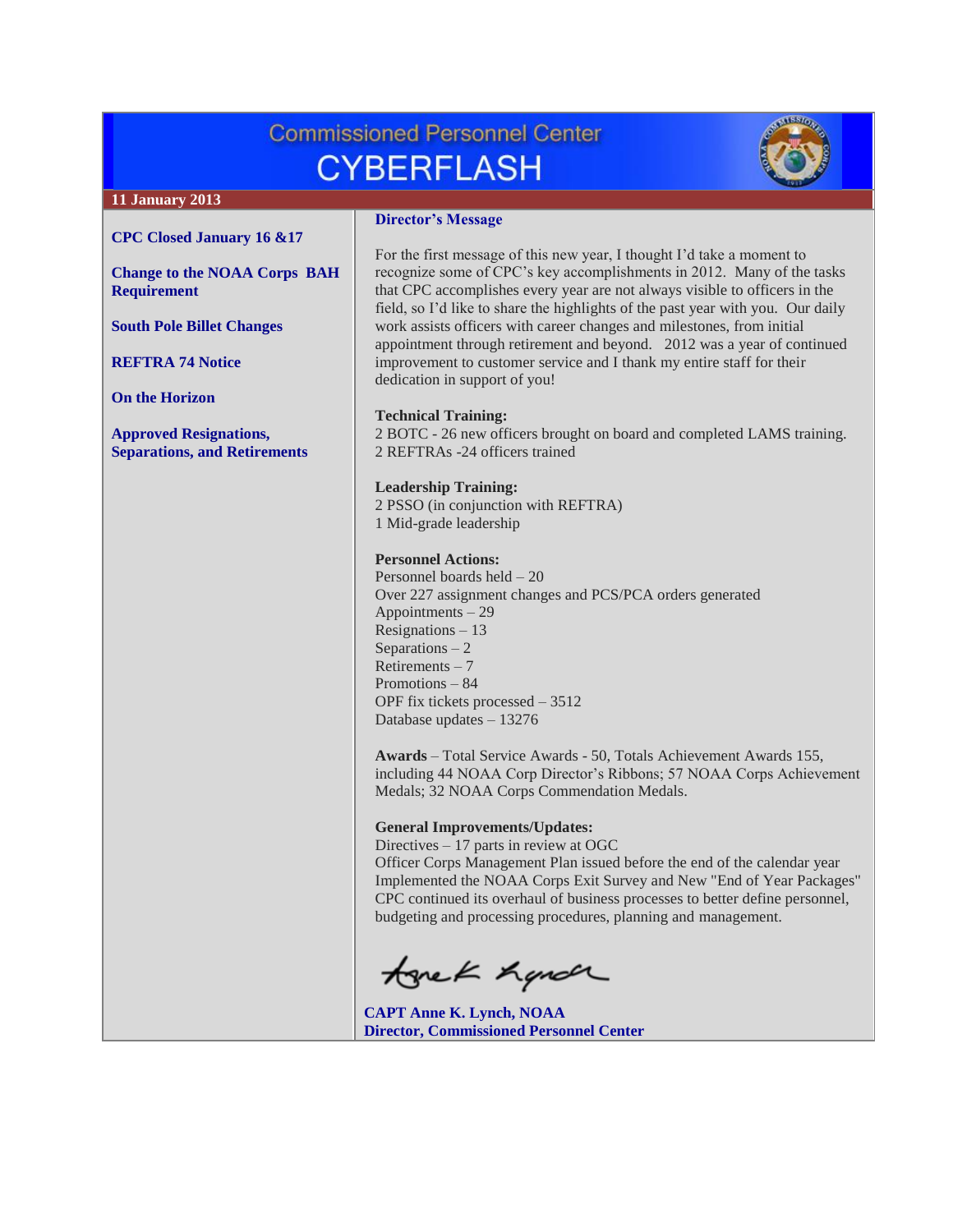#### <span id="page-1-0"></span>**CPC Closed January 16th and 17th**

CPC will be conducting an off-site meeting January 16th and 17th, all service requests received on these dates will not be reviewed until Friday January 18th. In case of an emergency, please contact Deputy Director, CPC Monica MP Matthews directly 301-523-2217 for assistance. With regard to "End of Year Package" materials, CPC will begin addressing updates and corrections to OPFs on February 15th. NOTE: Marking a task "Complete" on the "End of Year Package" form means the task is complete and no updates are needed. For tasks needing CPC support, CPC will be in contact with officers, as needed after February 15th, to assist in completing all tasks.

## <span id="page-1-1"></span>**Change to the NOAA Corps BAH Requirement**

Effective January 1, 2013, NOAA Corps officers assigned to NOAA ships may elect not to occupy shipboard government quarters**regardless of the physical location of the ship**. The Basic Allowance for Housing (BAH) shall begin the day the officer refuses quarters. The [Refusal of Quarters](http://www.corpscpc.noaa.gov/perservices/Files/refusal_of_quarters.doc) memorandum shall continue to be routed through the Commanding Officer to CPC in order to start the allowance. This change is not retroactive. Please direct any questions to Katherine Raymond, Acting Chief, Officer Personnel Management Division, 301-713-7732 or [katherine.raymond@noaa.gov.](mailto:katherine.raymond@noaa.gov)

## <span id="page-1-2"></span>**OAR/ESRL/GMD South Pole Observatory associated billets (3446, 3447, 3448) - Notice of Change**

The Antarctica Station Chief billet has been extended to be a three year assignment which includes one year in American Samoa as chief of that atmospheric observatory. There will be three identical billets that make up the rotation. Each officer's assignment will consist of four phases.

1) Six months of training in Boulder, CO,

2) American Samoa station chief for one year,

3) One year as the South Pole station chief,

4) Assignment completion with six months of de-briefing, report completion, and observatory support back in Boulder, CO.

Interested officers should possess the skills to work independently and in small groups, be interested and adaptable to work in remote, challenging environments and possess an OOD letter. More information can be found in the updated billet description her[ehttp://www.corpscpc.noaa.gov/careermgmt/bdindex.html.](http://www.corpscpc.noaa.gov/careermgmt/bdindex.html) Officers beginning in Spring of 2013 have been assigned. The board for officers to start in Spring of 2014 will take place in the near future. Those interested in the April 2014 start date should contact LCDR Amanda Goeller, Assignment Coordinator,

at [AssignmentBranch.CPC@noaa.gov](mailto:AssignmentBranch.CPC@noaa.gov) or [301-713-7694](tel:301-713-7694) by the end of the month. Candidates will be required to conduct a telephone interview with the program.

# <span id="page-1-3"></span>**REFTRA 74: Tentative Dates - March 3rd through March 23rd**

The following officers are anticipated to return to sea in 2013 and have been selected for REFTRA 74. If your name is on this list mistakenly, or you think your name should be added to this list please contact Assignment Coordinator, LCDR Amanda Goeller, a[tAssignmentBranch.CPC@noaa.gov](mailto:AssignmentBranch.CPC@noaa.gov) or 301-713-7694 as soon as possible. Additional travel information is to follow.

CDR Jesse Stark CDR G. Mark Miller LCDR Daniel Simon LCDR John Crofts LCDR Eric Johnson LT Ryan Wattam LT Adam Reed LTJG Ryan Wartick LTJG Matthew Griffin